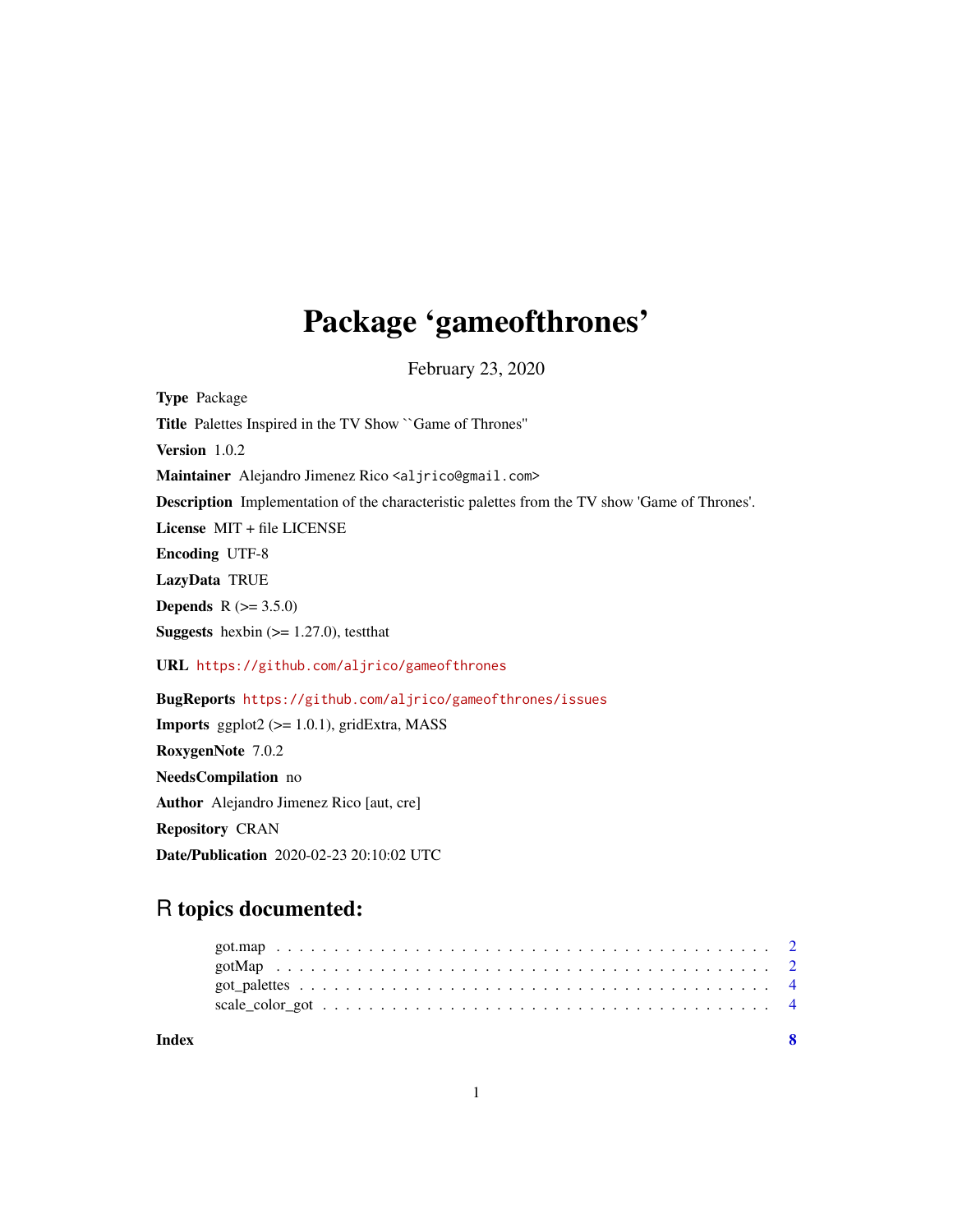<span id="page-1-0"></span>

#### Description

A dataset containing the colour palettes from the TV show 'Game of Thrones'.

#### Usage

```
got.map
```
#### Format

A data frame containing all the colours used in the palette:

- V1: Red value
- V2: Green value
- V3: Blue value
- option: Refers to the houses of Westeros, or other colourmaps. It is intended to be a general option for choosing the specific colour palette.

gotMap *Game of Thrones Colour Map.*

#### <span id="page-1-1"></span>Description

This function creates a vector of n equally spaced colors along the 'got colour map'.

#### Usage

```
gotMap(
  n = 256,
  alpha = 1,
 begin = 0,
  end = 1,
  direction = 1,
  option = "Daenerys"
)
got(n, alpha = 1, begin = 0, end = 1, direction = 1, option = "Daenerys")got\_pal(alpha = 1, begin = 0, end = 1, direction = 1, option = "Daenerys")gameofthrones(
 n,
```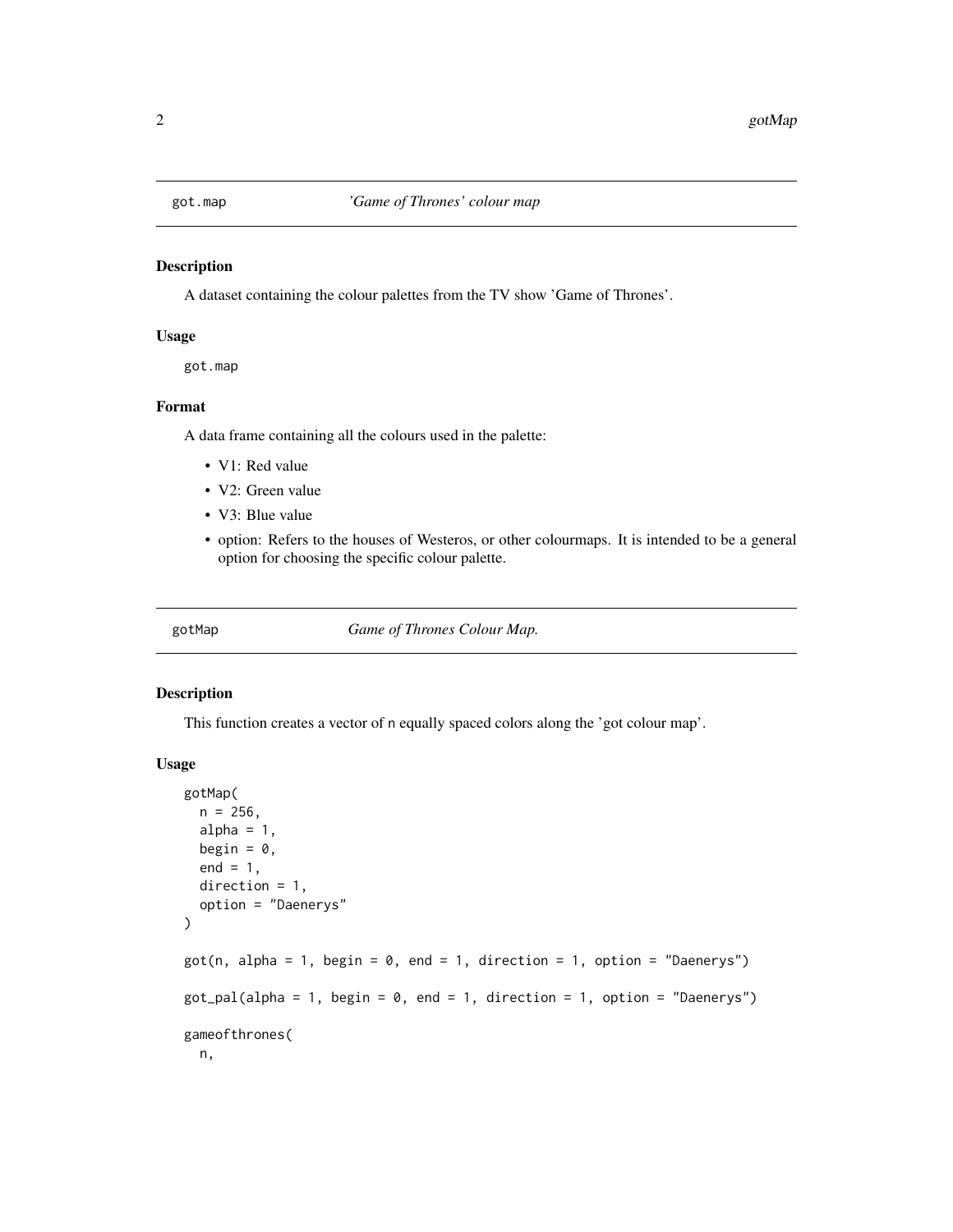#### <span id="page-2-0"></span>gotMap  $\qquad \qquad 3$

```
alpha = 1,
  begin = \theta,
  end = 1,
  direction = 1,
  option = "Daenerys"
\mathcal{E}
```
#### Arguments

| n         | The number of colors ( $\geq$ 1) to be in the palette.                                                                                            |
|-----------|---------------------------------------------------------------------------------------------------------------------------------------------------|
| alpha     | The alpha transparency, a number in $[0,1]$ , see argument alpha in hsv.                                                                          |
| begin     | The (corrected) hue in $[0,1]$ at which the got colormap begins.                                                                                  |
| end       | The (corrected) hue in $[0,1]$ at which the got colormap ends.                                                                                    |
| direction | Sets the order of colors in the scale. If 1, the default, colors are ordered from<br>darkest to lightest. If -1, the order of colors is reversed. |
| option    | A character string indicating the colourmap to use. It is not case-sensible                                                                       |

#### Details

Here are the color scales:



Semi-transparent colors ( $0 < alpha < 1$ ) are supported only on some devices: see [rgb](#page-0-0).

#### Value

got returns a character vector, cv, of color hex codes. This can be used either to create a userdefined color palette for subsequent graphics by palette(cv), a col = specification in graphics functions or in par.

gotMap returns a n lines data frame containing the red (R), green (G), blue (B) and alpha (alpha) channels of n equally spaced colors along the 'Game of Thrones' colour map. n = 256 by default.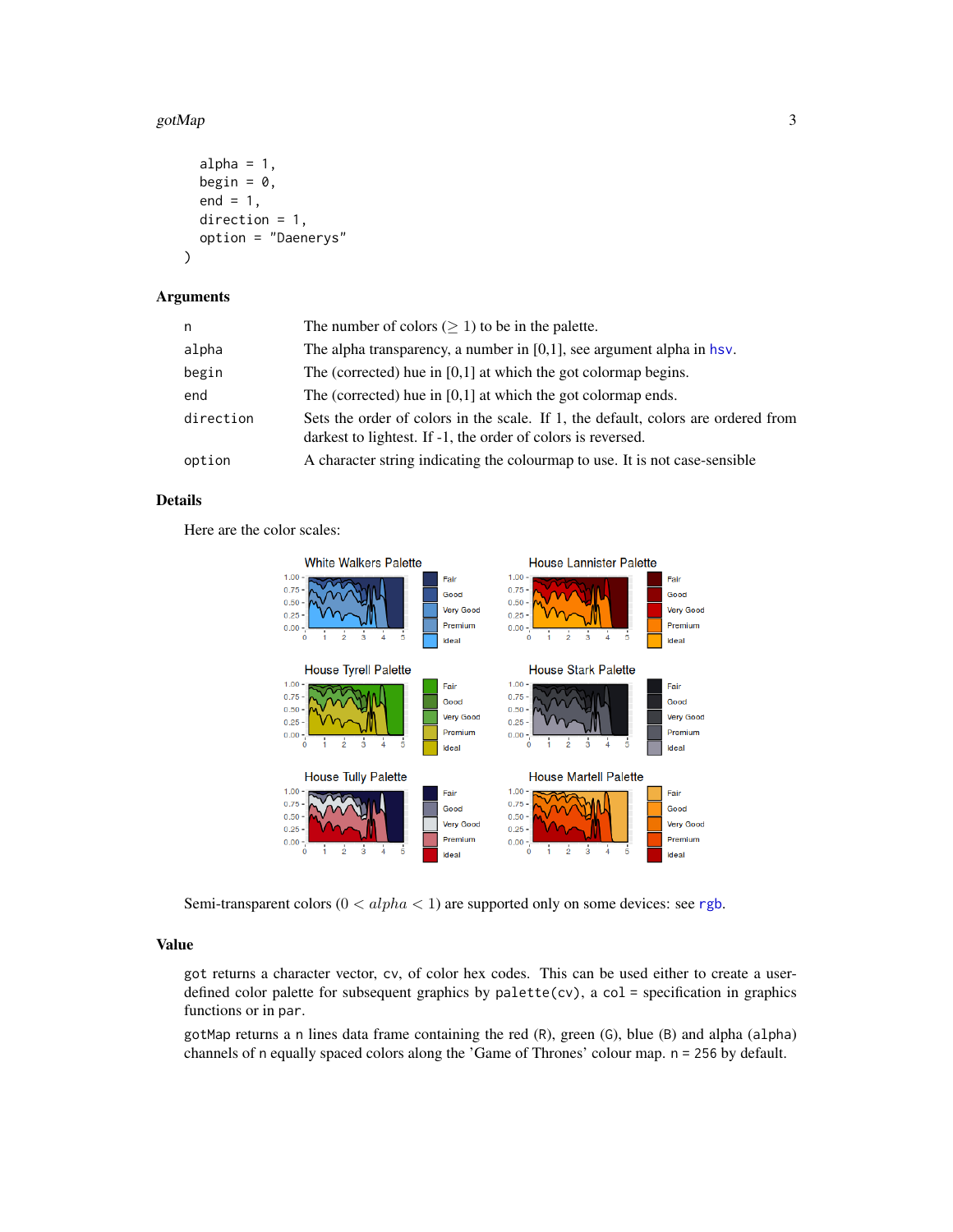#### <span id="page-3-0"></span>Author(s)

Alejandro Jiménez Rico <aljrico@gmail.com>, [Personal Blog](https://aljrico.github.io)

#### Examples

```
library(ggplot2)
library(hexbin)
dat \le data.frame(x = rnorm(1e4), y = rnorm(1e4))
ggplot(data, aes(x = x, y = y)) +geom_hex() + coord_fixed() +
  scale_fill_gradientn(colours = got(128, option = "targaryen")) +
  theme_minimal()
pal <- got(256, option = "Wildfire")
image(volcano, col = pal)
```
got\_palettes *Complete list of palettes*

#### Description

Use [got](#page-1-1) to construct palettes of desired length.

#### Usage

got\_palettes

#### Format

An object of class list of length 18.

scale\_color\_got *Game of Thrones colour scales*

#### Description

Uses the Game of Thrones color scale.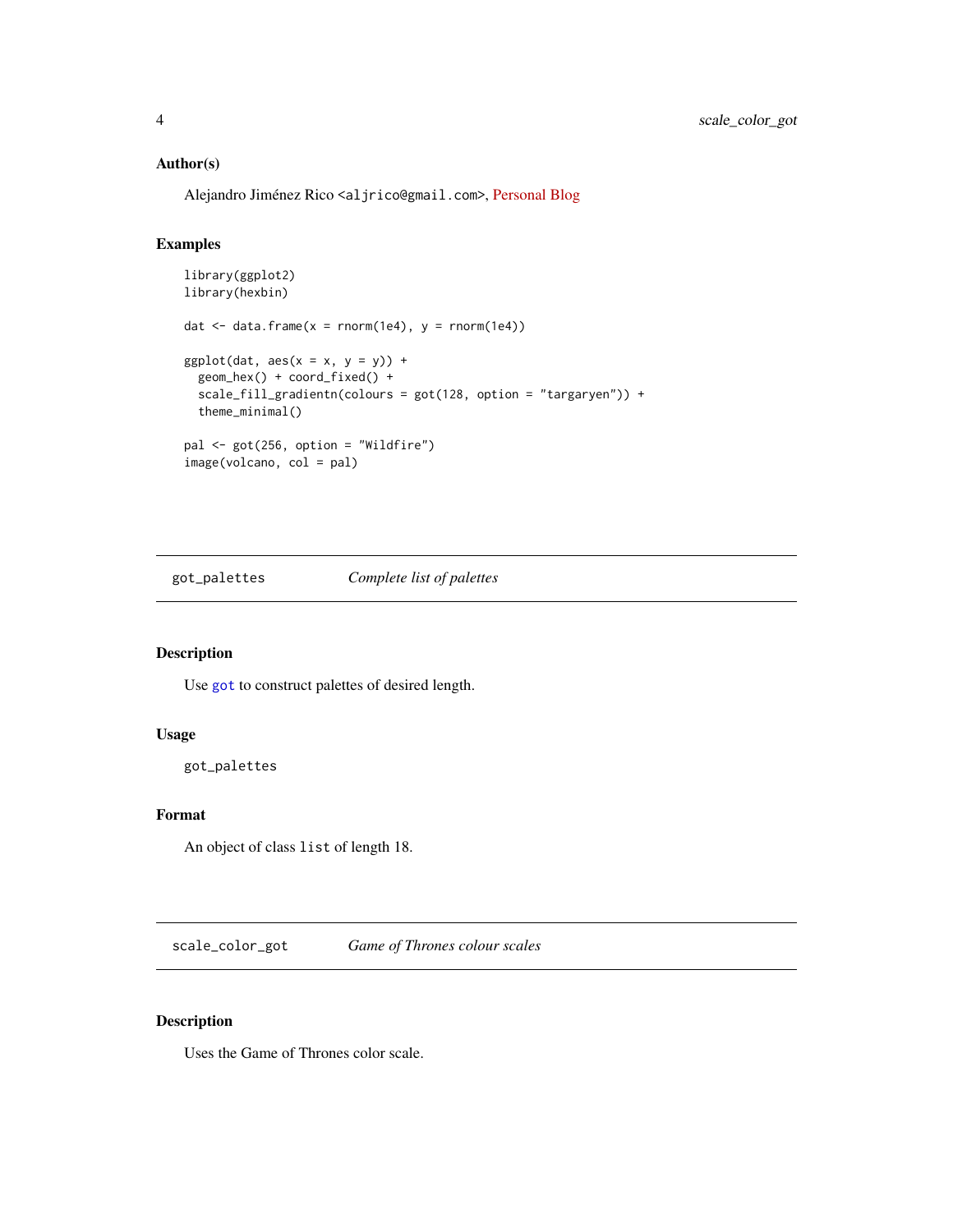scale\_color\_got

#### Usage

```
scale_color_got(
  ...,
  alpha = 1,
  begin = 0,
  end = 1,
  direction = 1,
  discrete = FALSE,
  option = "Daenerys"
\mathcal{L}scale_colour_got(
  ...,
  alpha = 1,
  begin = 0,
  end = 1,
  direction = 1,
  discrete = FALSE,
  option = "Daenerys"
\lambdascale_colour_got_d(
  ...,
  alpha = 1,
  begin = \theta,
  end = 1,
  direction = 1,
  option = "Daenerys",
  aesthetics = "colour"
\mathcal{L}scale_color_got_d(
  ...,
  alpha = 1,
  begin = 0,
  end = 1,
  direction = 1,
  option = "Daenerys",
  aesthetics = "colour"
\mathcal{L}scale_fill_got(
  ...,
  alpha = 1,
  begin = 0,
  end = 1,
  direction = 1,
  discrete = FALSE,
```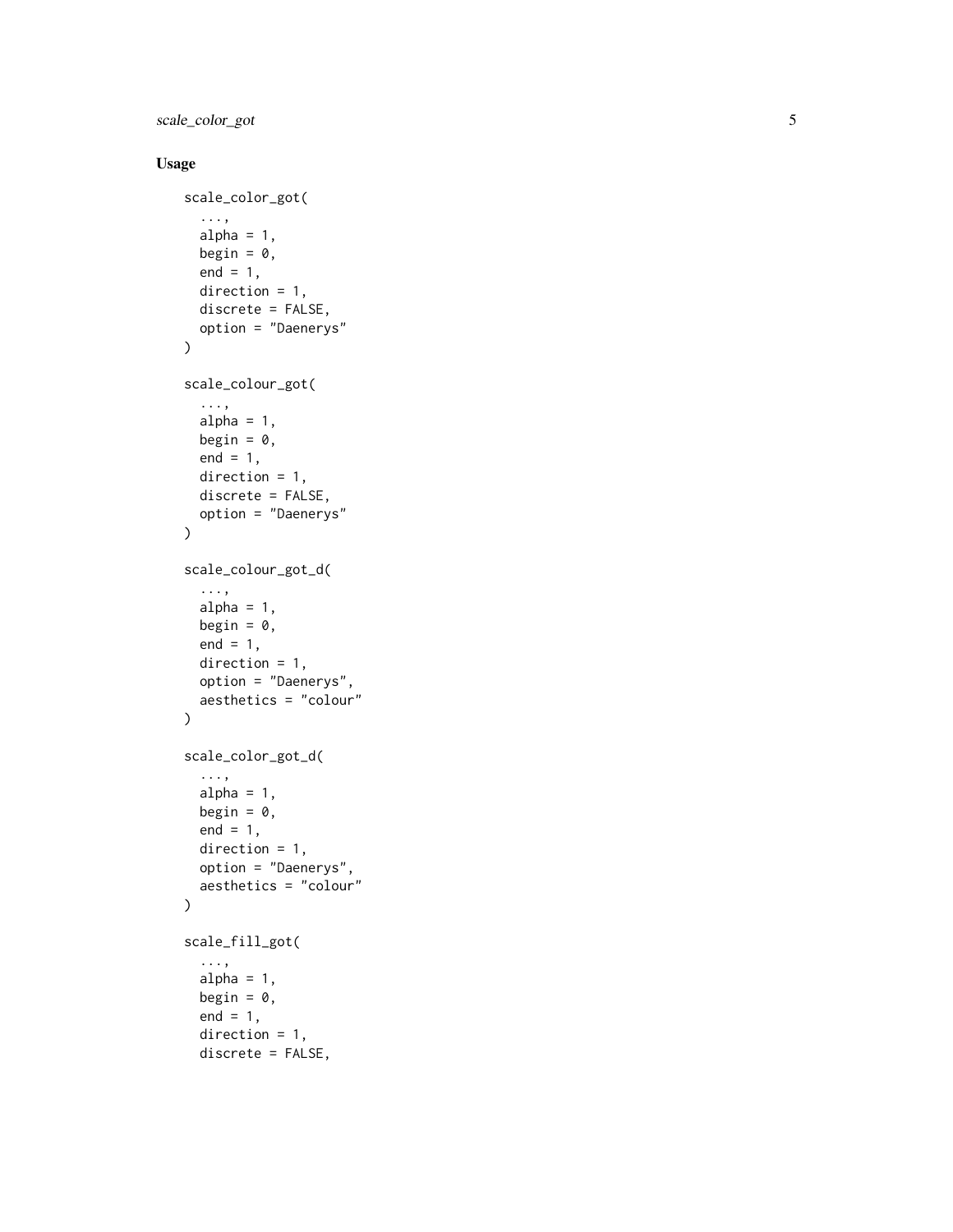```
option = "Daenerys"
\lambdascale_fill_got_d(
  ...,
 alpha = 1,
 begin = 0,
  end = 1,
 direction = 1,
 option = "Daenerys",
  aesthetics = "fill"
\mathcal{L}
```
#### Arguments

| $\cdot$    | parameters to discrete_scale or scale_fill_gradientn                                                                                                                                                                                                                                                                             |
|------------|----------------------------------------------------------------------------------------------------------------------------------------------------------------------------------------------------------------------------------------------------------------------------------------------------------------------------------|
| alpha      | pass through parameter to got                                                                                                                                                                                                                                                                                                    |
| begin      | The (corrected) hue in $[0,1]$ at which the got colormap begins.                                                                                                                                                                                                                                                                 |
| end        | The (corrected) hue in $[0,1]$ at which the got colormap ends.                                                                                                                                                                                                                                                                   |
| direction  | Sets the order of colors in the scale. If 1, the default, colors are as output by<br>got_pal. If -1, the order of colors is reversed.                                                                                                                                                                                            |
| discrete   | generate a discrete palette? (default: FALSE - generate continuous palette)                                                                                                                                                                                                                                                      |
| option     | A character string indicating the colour map to use.                                                                                                                                                                                                                                                                             |
| aesthetics | Character string or vector of character strings listing the name(s) of the aes-<br>thetic(s) that this scale works with. This can be useful, for example, to apply<br>colour settings to the 'colour' and 'fill' aesthetics at the same time, via 'aesthet-<br>$ics = c("colour", "fill")'. Parameter inherited from 'ggplot2'.$ |

#### Details

For discrete == FALSE (the default) all other arguments are as to [scale\\_fill\\_gradientn](#page-0-0) or [scale\\_color\\_gradientn.](#page-0-0) Otherwise the function will return a discrete\_scale with the plot-computed number of colors.

#### Author(s)

Alejandro Jiménez Rico <aljrico@gmail.com>

#### Examples

```
library(ggplot2)
```

```
ggplot(mtcars, aes(factor(cyl), fill=factor(vs))) +
geom_bar() +
scale_fill_got(discrete = TRUE, option = "Daenerys")
ggplot(mtcars, aes(factor(gear), fill=factor(carb))) +
geom_bar() +
scale_fill_got(discrete = TRUE, option = "Tully")
```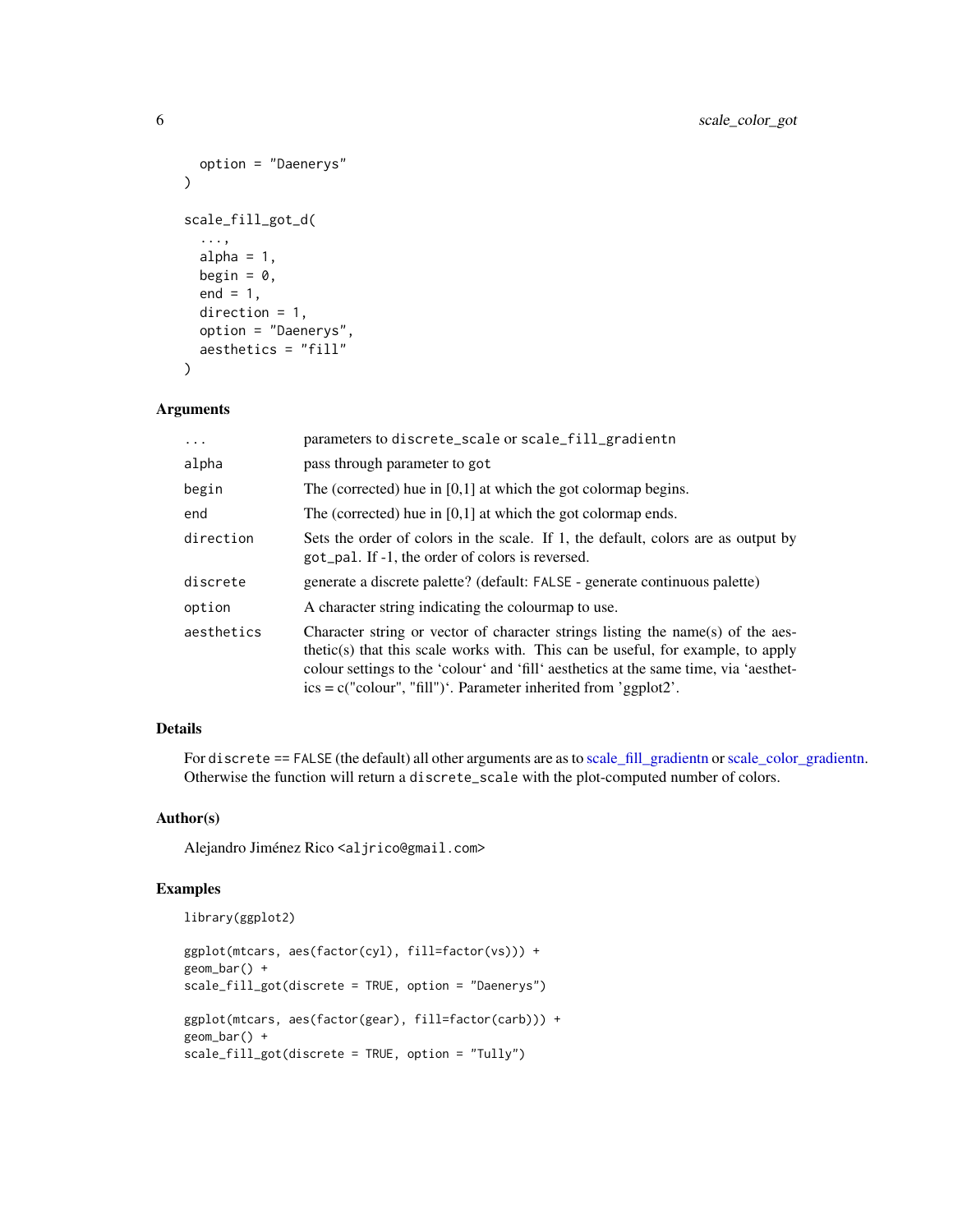```
ggplot(mtcars, aes(x = mpg, y = disp, colour = hp)) +geom_point(size = 2) +
scale_colour_got(option = "Lannister")
```